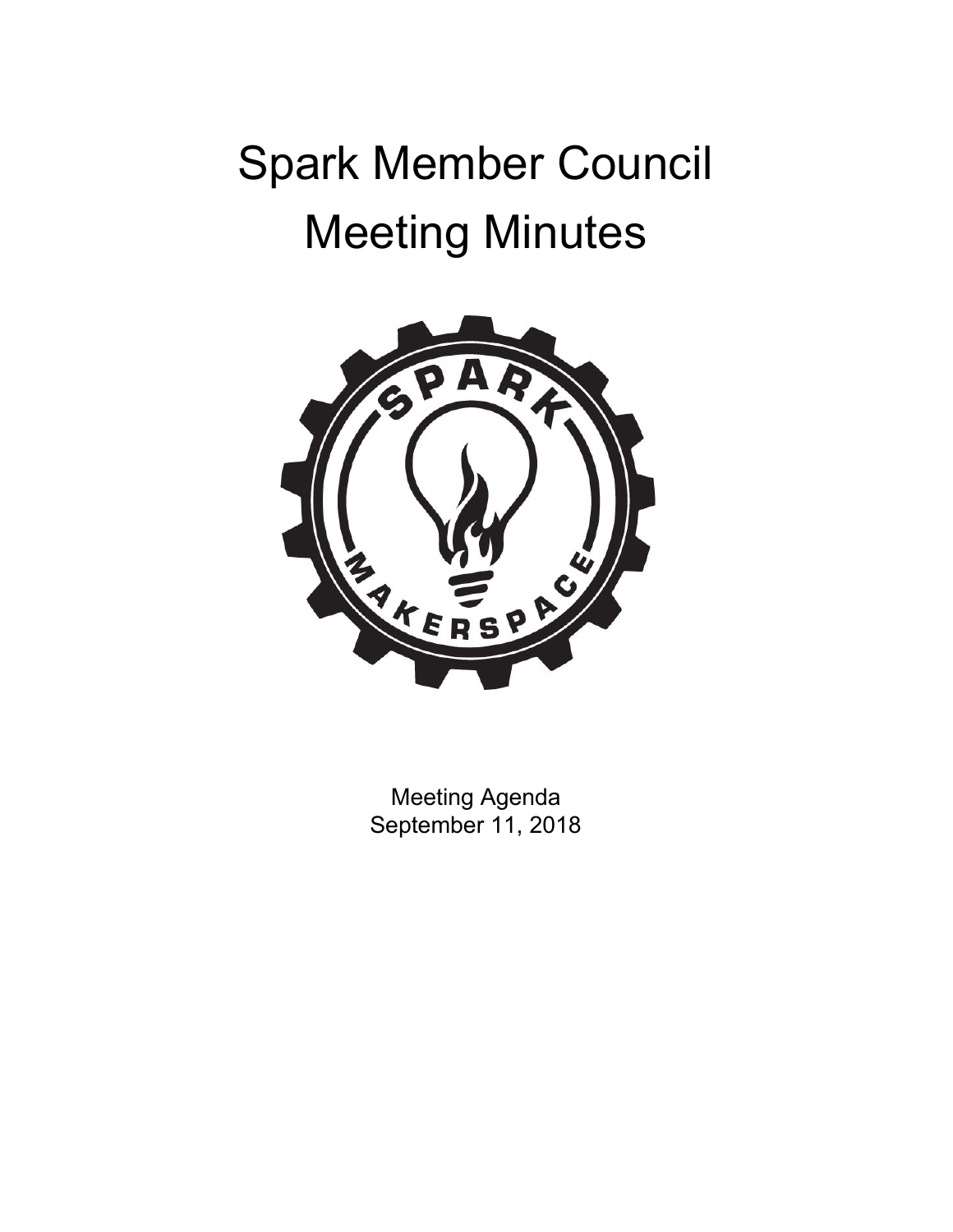### Member Council

#### **Committee Chair: Casey Moran, John Scimone, Ashby Carlisle**

Formed 3/21/2018, Updated 5/2/2018

- This committee is formed to continue to strategize with the community on matters directly related to membership, including membership levels and responsibilities, member participation in the organization, ideas for income generation, volunteer management, and programming.
- The committee chair(s) may propose any policy changes directly to the Board of Directors, Executive Director, or other appropriate parties with the authority to implement such a change.
- No additional funding is authorized for this committee. Related costs within the existing budget must be approved by the Executive Director. Related costs not in the existing budget must be approved by the board.
- This committee shall be co-chaired by the Executive Director and the senior member representative on the Board of Directors. The junior member representative shall serve as Vice Chair. Additional members may be added to or removed from the committee in a manner determined by the committee.

#### **Chairs:**

John Scimone Casey Moran Ashby Carlisle

#### **Attendees:**

Ashby Carlisle - Programming Vic Filepp - A/V X Drew Gates - Electronics Mike Molinari - Electronics Valerie Gilson - Stained glass Tim McGuire - Woodshop X Aly Maderson-Quinlog - Printmaking X Nike Desis - Printmaking Melinda Quinn - Fiber arts X Winifred Bellefleur - Fiber arts Sherri Condon - Fiber arts George Ryan - Coworking Kim Kantharaj Liisa Lang arrived 6:20 Robert Hatcher arrived 6:37

**X = not present**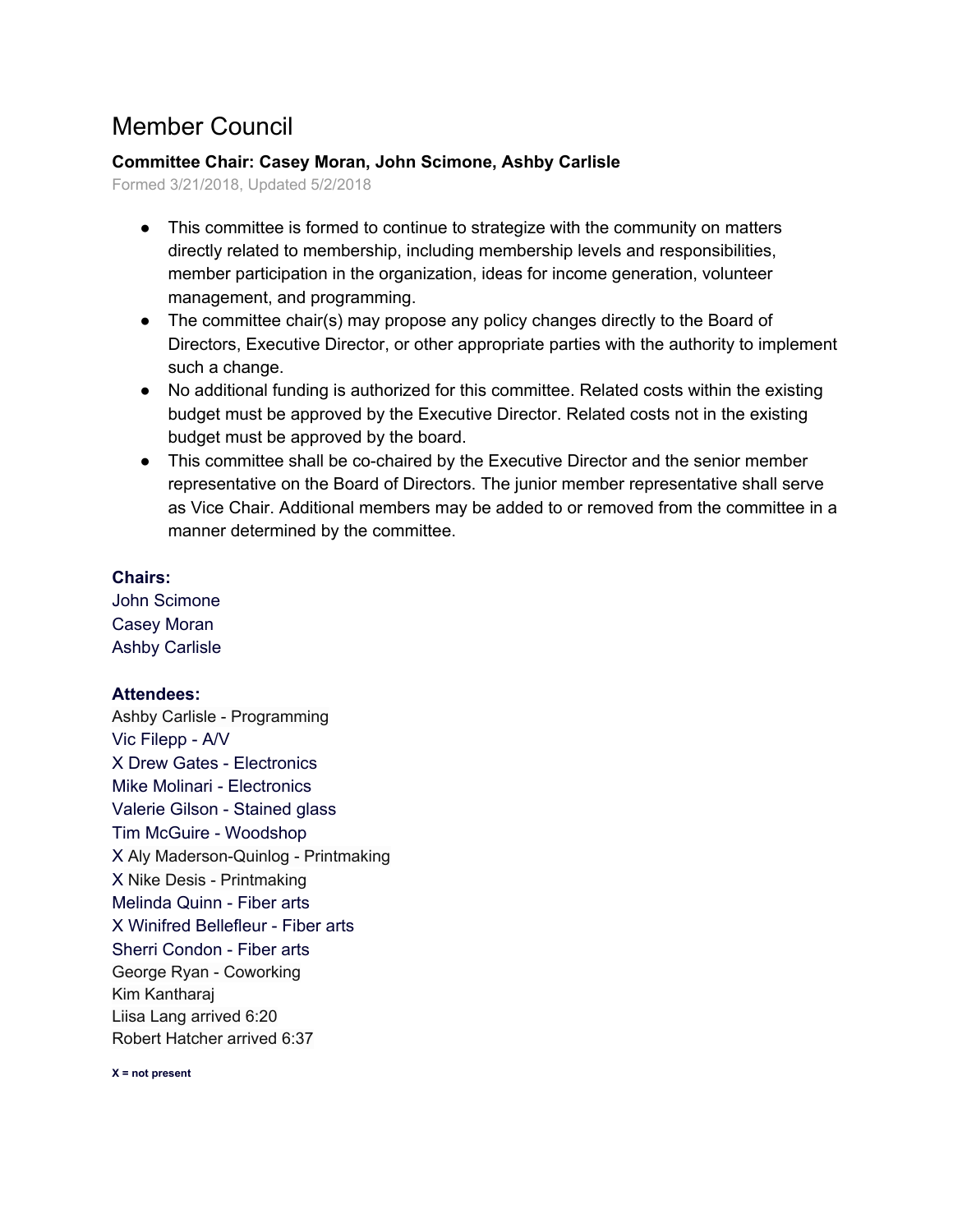## Agenda

- **I. Call to Order - 6:10**
- **II. Roll Call - As above**
- **III. Reading and approval of the minutes**

**MOTION** by John Scimone, seconded by Sherri Condon. Approve meeting minutes without reading. **VOTE 7-0**

#### **IV. Time allocated for Kim Kantharaj - 15 minutes**

- a. Kim Kantharaj spoke to the Member Advisory Council about her recent removal as small metals lead.
- b. Time for following discussion will be held in New Business

#### **V. Reports of Standing Committees - 5 minutes**

- a. Spark's Financial Report Casey reported about Spark's financial state
- b. Fundraising

Casey reported about the Goth Prom. The Goth Prom is planned to occur at the Social on Wednesday, October 31. Spark will get all proceeds from the door. Spark may get \$1 per cocktail from a special menu. Spark will need to create decorations for the event. Decorations are a great opportunity for Make 1 & Take 1 events.

Leads should start thinking about creating quick Make 1 & Take 1 events.

The Oasis would like to host our "monthly" Jackbox night with Spark tentatively getting proceeds from the door.

Additional fundraising opportunities include the annual appeal as well as

c. Programming

All attendees heard the programming report-out from the Member Meeting.

d. Scholarships

Casey presented about the scholarship structure. Scholarship recipients are requested to volunteer 8 hours per month and receive a \$45 discount on membership (so they pay \$10 per month). Applications (found on the website) will be forwarded directly to the station that the applicant has indicated interest in. Each workstation should select a scholarship recipient. When selected, notify Casey via email and he will arrange the rest.

#### **VI. Special Orders - 1 hour**

a. Definition and Publication of Lead Responsibilities **10 minutes (discussion only; motions to be entertained next meeting)**

#### *Currently Documented Workstation Lead Responsibilities (shared with*

#### *other Leads)*

- i. Developing and leading the orientation to the workstation
- ii. Signing off on Spark Members' safe and responsible use of the workstation
- iii. Teaching others and being helpful
- iv. Maintaining and improving the workstation
- v. Managing the Wish List for the workstation
- vi. Working with Spark staff to coordinate the schedule of use
- vii. Ensuring signage and information at the workstation is current
- viii. Keeping Spark Board, the ED, and/or the MAC in the loop
- ix. Arrange class offerings